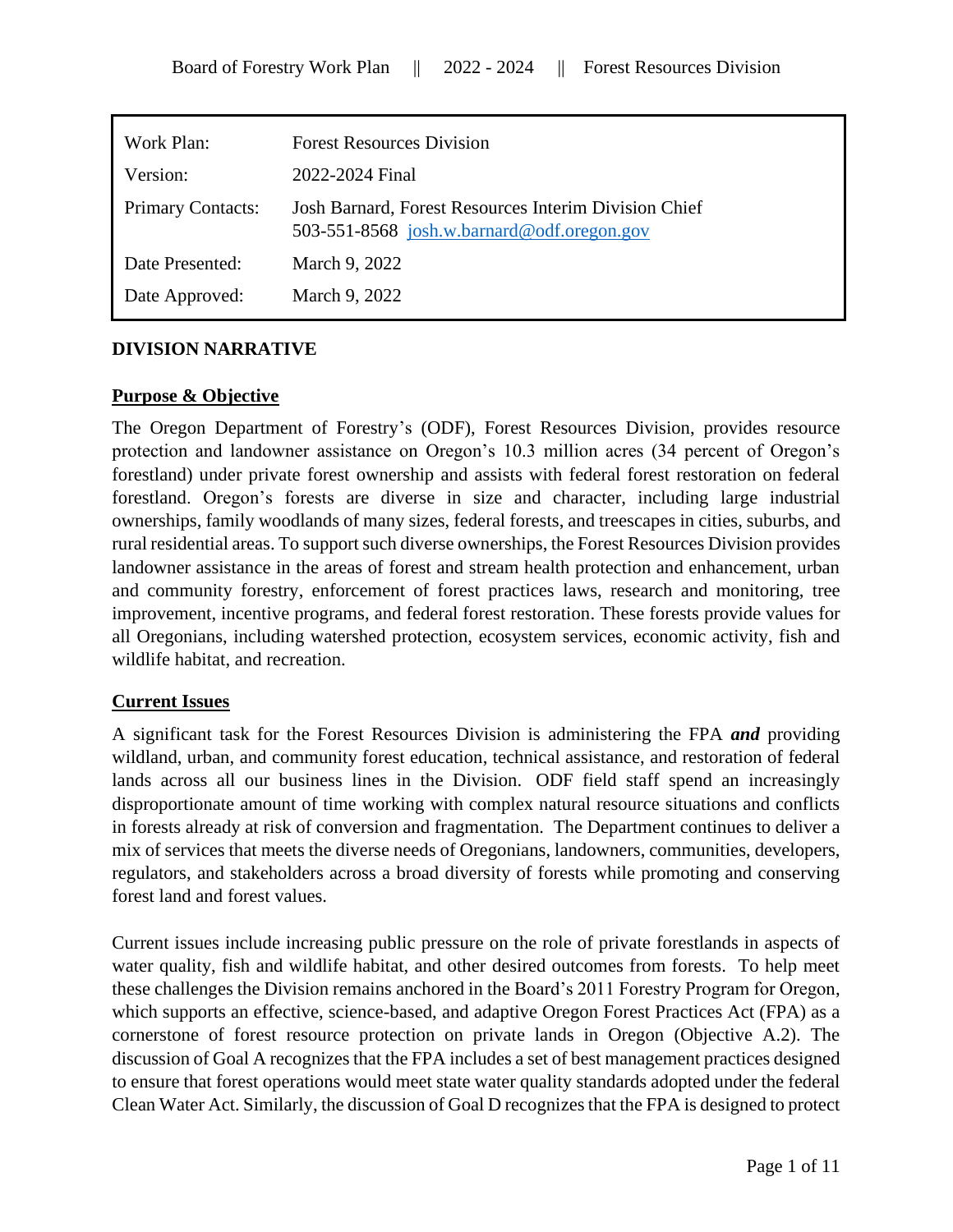soil and water resources, including aquatic and wildlife habitat (Objective D.6). The Board's guiding principles and philosophies include a commitment to continuous learning, evaluating, and appropriately adjusting forest management policies and programs based upon ongoing monitoring, assessment, and research (Value Statement 11; OAR 629-635-0110).

As an outcome of the 2021 Legislative session, the Department received legislative direction to implement provisions of Senate Bill (SB) 762. Aspects of the bill will be produced by the Protection Division, Forest Resources Division, and the Planning Branch, which are outlined in the issue-based Senate Bill (SB) 762 Implementation Board work plan. The Forest Resources Division specifically has been tasked with implementing programmatic elements relative to wildfire risk reduction and small forestland grants, and the milestones as it relates to the Board are noted in the SB 762 Implementation work plan matrix.

In March 2022, the Legislature passed Senate Bills 1501 and 1502, and House Bill 4055 relating to the Private Forest Accord. Implementing this legislation is the top priority for the Board work plan.

# **TOPICS FOR THE BOARD OF FORESTRY 2022-2024**

A key objective is ensuring privately owned forests are responsibly managed under Oregon's Forest Practices Act. Division staff also provide technical assistance to forest landowners, protect clean water and wildlife habitat, detect, and respond to threats to forest health, support work to safeguard and improve our urban forests, grow high-quality tree seed, and assist our partners with federal forest restoration.

- 1. Water Quality Topics
	- a. Western Oregon Streamside Protection Review
	- b. ODF-DEQ Sufficiency Review Alignment
- 2. Forest Practices Act Rule/Policy Review
	- a. Specified Resource Site Rule Analysis: Marbled Murrelet
	- b. Specified Resource Site Rule Analysis: Coho Salmon
	- c. Specified Resource Site Policy Review
- 3. Implement Legislative Direction
	- a. Private Forest Accord Implementation
	- b. Senate Bill 762-*See Senate Bill 762 Workplan for details*
- 4. Fire Recovery
	- a. Post Fire Restoration and House Bill 5006, grants to increase nursery capacity and supply
- 5. Climate Change and Forest Carbon
	- a. Climate Smart Forestry Award Development
- 6. Board Updates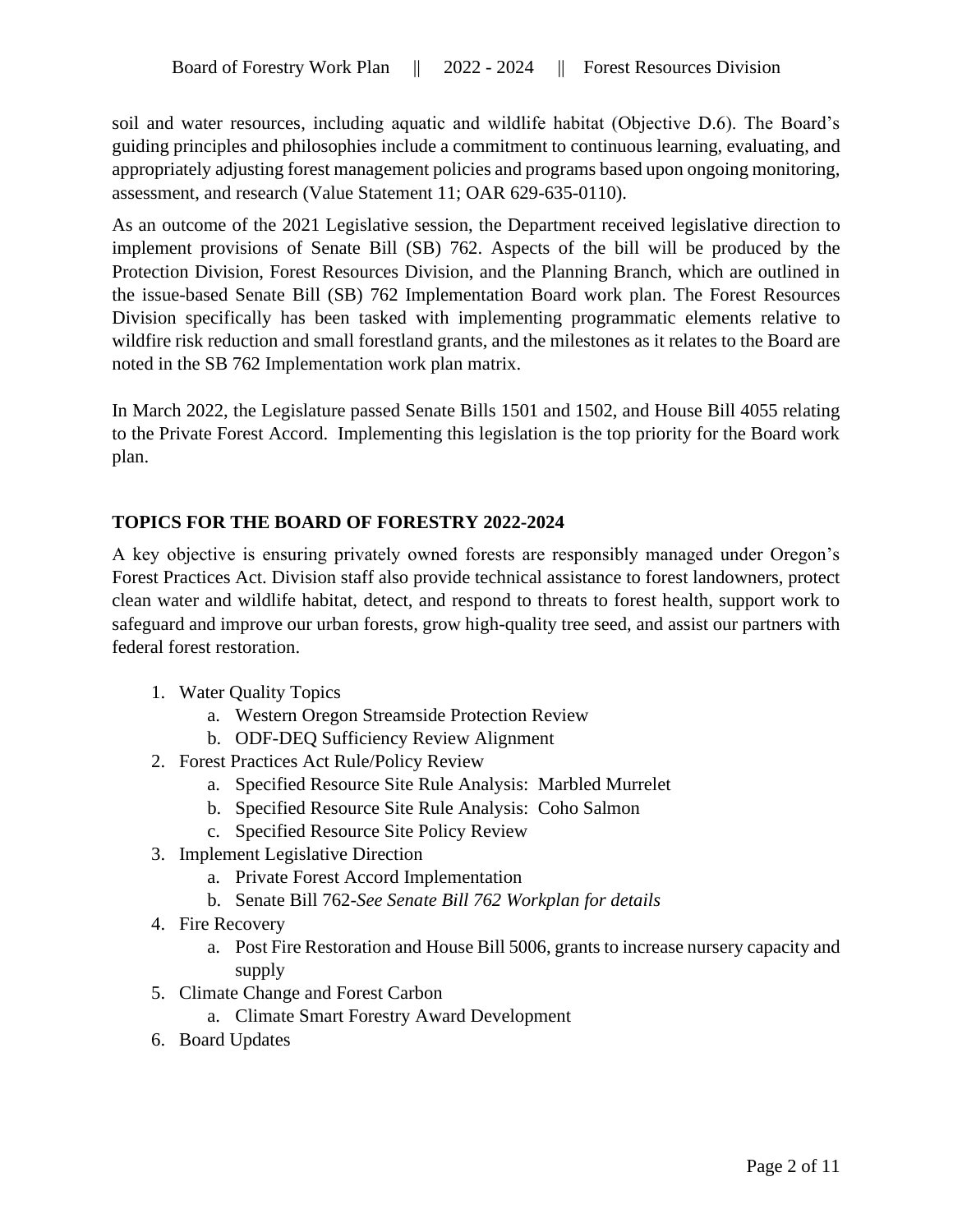# **Water Quality: Western Oregon Streamside Protections Review**

#### **Overview**

ODF completed the RipStream vegetation and large wood analysis, which was reported in [ODF](https://www.oregon.gov/odf/Documents/workingforests/monitoring-technical-report-21.pdf)  [Technical Report #21.](https://www.oregon.gov/odf/Documents/workingforests/monitoring-technical-report-21.pdf) ODF is developing a modeling analysis of riparian stand growth and large wood recruitment over time and is tentatively planning for a literature review of Desired Future Conditions (DFC) of riparian forests and large wood in streams. These topics were identified as a high priority in the Division's 2016 Monitoring Strategy. This project was delayed due to the focus of staff resources on the completion of the Siskiyou streamside protection review and post-fire response. With the passage of the Private Forest Accord, this will move from a final decision item (i.e., sufficiency decision) to an informational item as we complete this analysis.

## Purpose

Provide the Board with information from a modeling analysis and scientific literature about the protection and function of streamside riparian areas including large wood recruitment in streams.

#### Board Deliverables with Timelines

ODF will be presenting the combined literature review and modeling analysis to the Board in April 2023 as an informational item.

#### Outreach and Public Involvement

The Division had previously developed and utilized an external review team for this work. We will continue to work with this group and update our appointed Board advisory committees (Regional Forest Practices Committees and the Committee for Family Forestlands) throughout this process as well. We will continue to engage Tribal interest through the Cultural Resources and Natural Resources cluster groups as well as specific outreach to the tribes.

## **Water Quality: ODF-Department of Environmental Quality (DEQ) Collaboration**

#### **Overview**

In March 2018, the Oregon Board of Forestry (Board) directed ODF to conduct a literature review to inform the Board's determination of the sufficiency of Forest Practices Act (FPA) stream protection rules for water quality temperature standards, and the shade and riparian stand structure components of desired future conditions (DFC).

ODF completed the literature review and presented it to the Board in June 2019. The Board expressed a desire to use DEQ's Total Maximum Daily Loads (TMDLs) as a basis for assessing the sufficiency of riparian rules for the stream temperature portion. The Board directed ODF to collaborate with DEQ and to formulate a range of other approaches to study the sufficiency of FPA rules.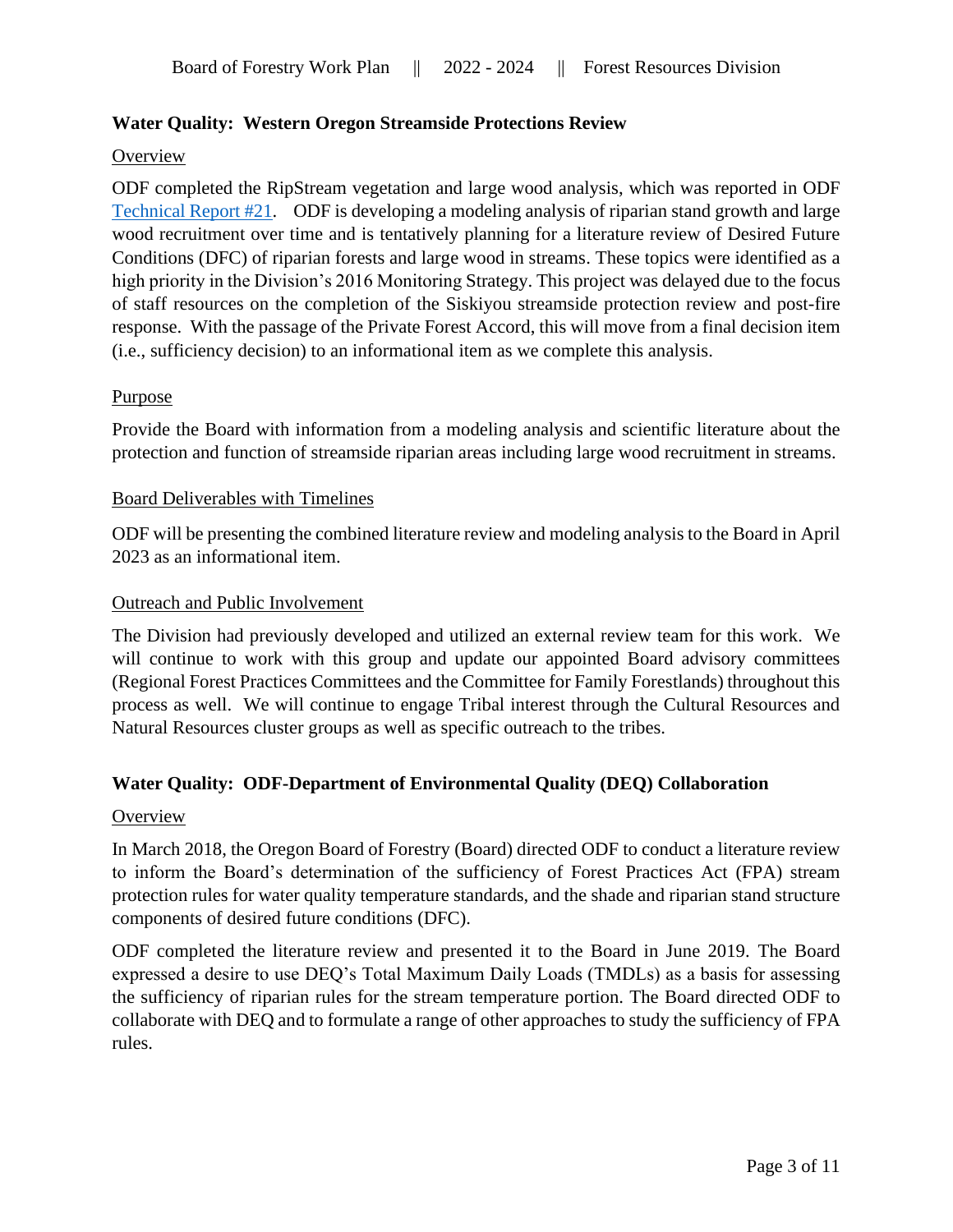ODF and DEQ have revised an existing Memorandum of Understanding (MOU) between the agencies to develop a mutual understanding of their respective policies and authorities and to align their water quality responsibilities and processes.

The Division and DEQ delivered approximately quarterly updates on their collaboration to the Board, as well as the Environmental Quality Commission (EQC). The Board and EQC reviewed the MOU at the November 2021 joint EQC-Board meeting, and the agency directors will sign the revised MOU soon.

# **Purpose**

To provide an update on the implementation of the revised MOU.

## Board Deliverables with Timelines

The Division and DEQ will return in June or July 2022 to provide an update on the implementation of the MOU and relevant work on total maximum daily loads (TMDLs).

## Outreach and Public Involvement

We will provide updates on this work to the Board. In addition, we will provide updates to our appointed Board advisory committees (Regional Forest Practices Committees and the Committee for Family Forestlands) throughout this process as well. We will continue to engage Tribal interest through the Cultural Resources and Natural Resources cluster groups as well as specific outreach to the tribes.

# **FPA Rule/Policy Review Specified Resource Site Rule Analysis: Marbled Murrelet**

# **Overview**

In June 2016, the Board received a Petition to Initiate Rulemaking under specified resource site rules for the marbled murrelet. In November 2016, the Board directed ODF to start a rule analysis for marbled murrelets and develop a technical report per Oregon Administrative Rule (OAR) 629- 680-0100.

Staff presented the draft technical report to the Board in April 2018. Findings from an expert review of the draft technical report were presented to the Board in November 2018 and the final technical report was approved by the Board in April 2019. The approved final technical report lays out a range of options for both the definition of resource sites for marbled murrelets as well as a range of protection options the Board may want to consider protecting those resource sites.

To inform the Board's future decision-making work, ODF plans to seek input on the range of options from tribal governments and stakeholders. With the help of a facilitator, the meetings are designed to help identify preferred resource site determination and protection strategies. This input from focus groups will be summarized and submitted to the Board when completed.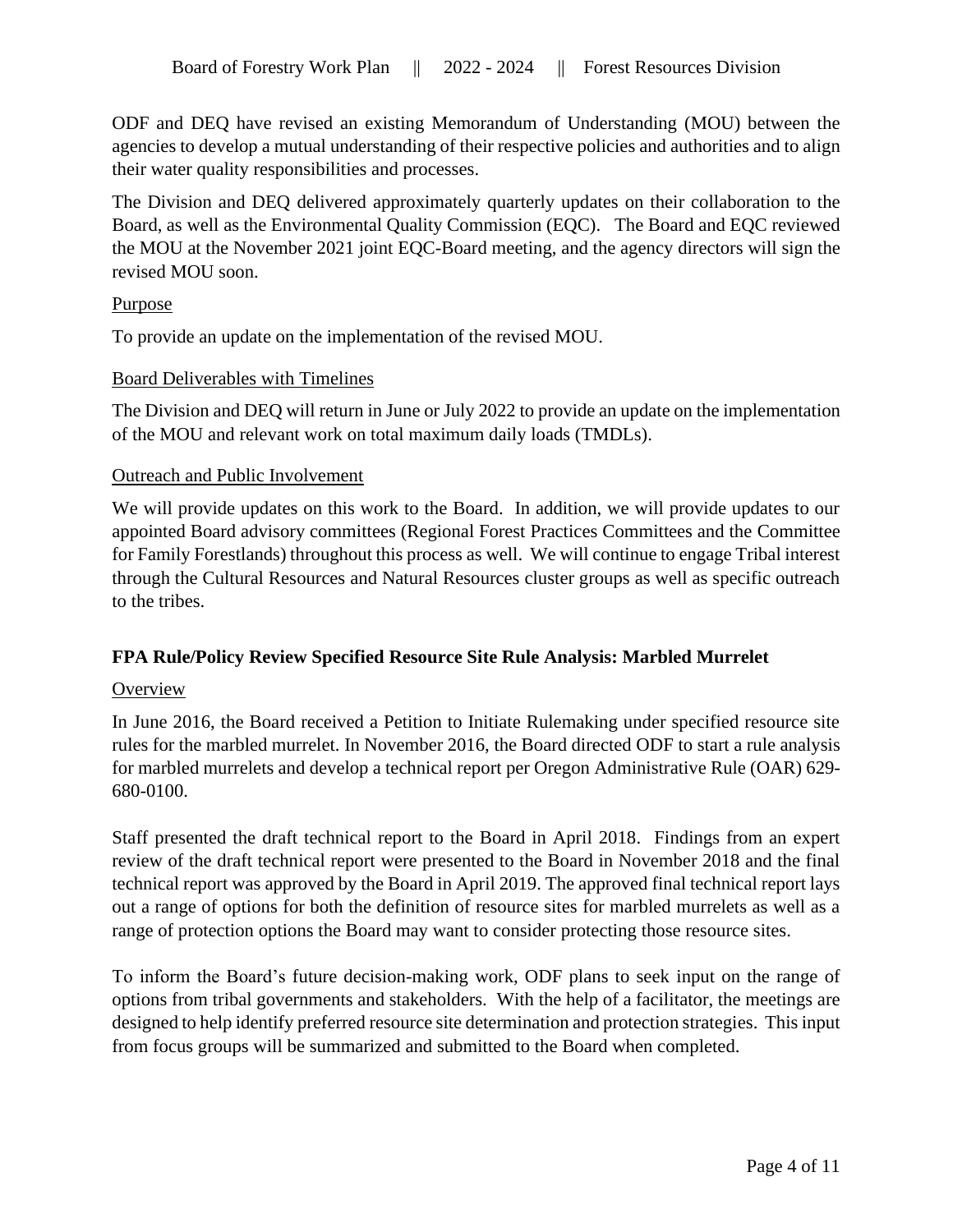The department initially experienced delays in gathering input from stakeholders due to COVID-19 restrictions and then workload relating to the recovery after the 2020 fires. This work is planned to resume in late 2023 following Private Forest Accord rulemaking.

# Purpose

The purpose of this review is to complete a specified resource site rule analysis for marbled murrelets. And assist the Board to:

- 1. Collect and analyze the best available information and establish inventories of resource sites.
- 2. Determine if forest practices would conflict with the resource sites
- 3. Determine appropriate levels of protection if conflicts exist.
- 4. Adopt rules to protect resource sites as required by statute.

# Board Deliverables with Timelines

Plan to re-start the rule analysis in late 2023.

# Outreach and Public Involvement

We will provide updates to our appointed Board advisory committees (Regional Forest Practices Committees and the Committee for Family Forestlands) throughout this process as well. We will continue to engage Tribal interest through the Cultural Resources and Natural Resources cluster groups as well as specific outreach to the tribes.

# **FPA Rule/Policy Review Specified Resource Site Rule Analysis: Coho Salmon**

# **Overview**

In April 2019, the Board received a petition to initiate rulemaking under the specified resource site rules for coho salmon. In July 2019, the Board accepted the petition and directed ODF to initiate a rule analysis for coho salmon.

ODF has paused work designed to define the resource sites and work with other natural resource agencies to help establish the inventory of the resource sites due to intersection directly with potential revisions and consideration of Private Forest Accord outcomes designed to address endangered fish and aquatic species.

## **Purpose**

The purpose of this review is to complete a specified resource site rule analysis for coho salmon. And assist the Board to:

- 1. Collect and analyze the best available information and establish inventories of resource sites.
- 2. Determine if forest practices would conflict with the resource sites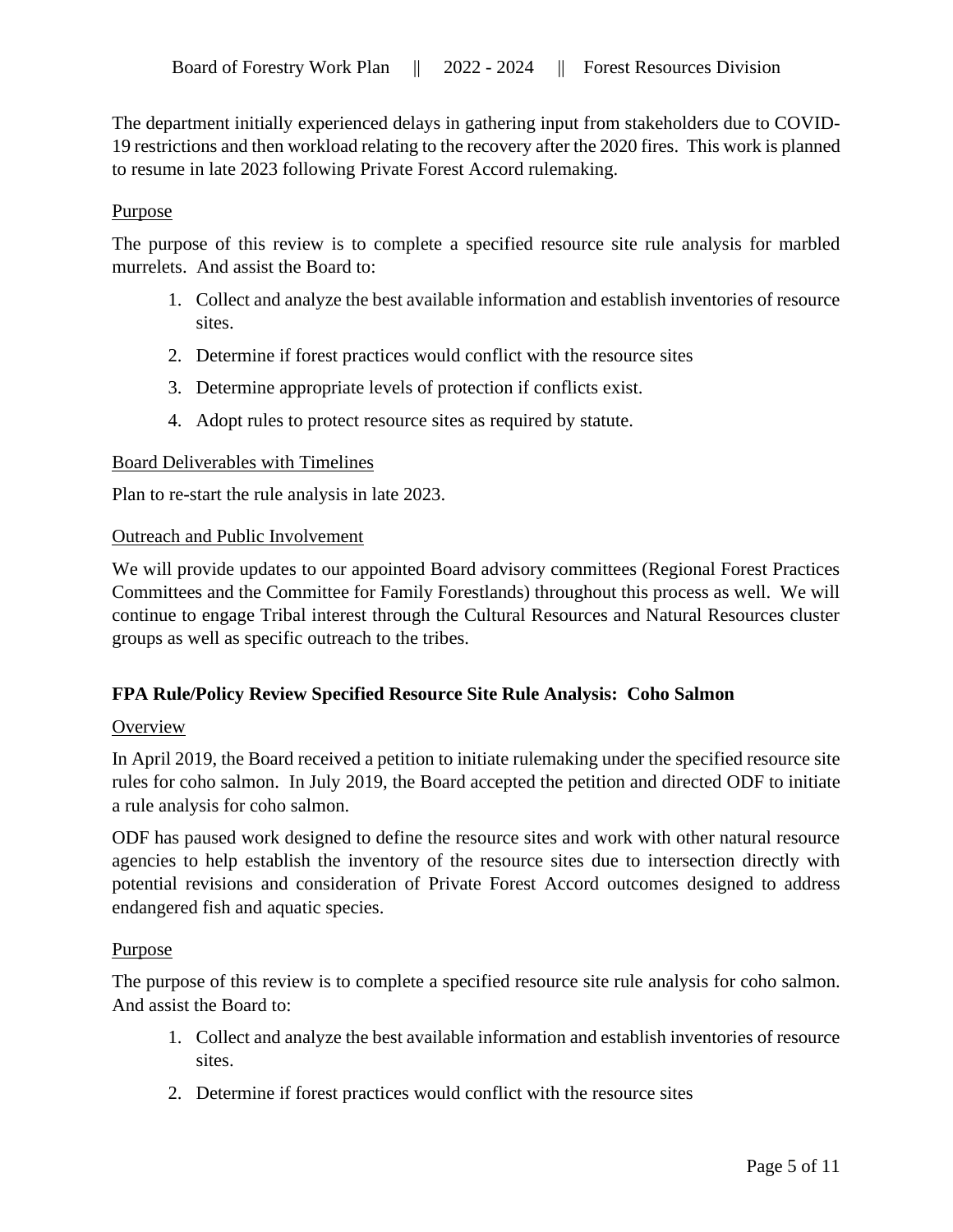- 3. Determine appropriate levels of protection if conflicts exist.
- 4. Adopt rules to protect resource sites as required by statute.

# Board Deliverables with Timelines

# **TBD**

# **Forest Practices Act Rule/Policy Review: Specified Resource Sites Policy Review**

After more than a decade since the adoption of special resource site protection policies, a Board review of such policies—related statutes and/or rules—is needed considering changing circumstances for private forests in Oregon and species protection efforts. Changes include the development of a federal recovery plan for spotted owls, effective implementation of the Oregon Plan for Salmon and Watersheds, Oregon Department of Fish and Wildlife's development of a statewide conservation strategy, Ballot Measure 49, and the development of a programmatic Safe Harbor Agreement for Spotted Owls. Overall, there is also a growing recognition that species-byspecies approaches to resource protection, as opposed to more holistic landscape-level approaches, may not be the most effective or efficient means to achieve specified resource site protection goals.

Work on this topic is paused due to intersection directly with potential revisions and consideration of Senate Bill 1602 mediated sessions, designed to address endangered fish and aquatic species and lack of staff capacity currently focused on implementing the Private Forest Accord outcomes.

# Purpose

Assist the Board in a policy-level review of the current approach to special resource site protection.

The policy review should address the following topics:

- What is the most appropriate role of the state / Department in relation to the Endangered Species Act and federal regulations for species protection?
- Does the implementation of current policy remain appropriate given the evolution of economic, social, and environmental issues in Oregon since the policies were adopted?

# Board Deliverables with Timelines

**TRD** 

# Outreach and Public Involvement

We will provide updates to our appointed Board advisory committees (Regional Forest Practices Committees and the Committee for Family Forestlands) throughout this process as well. We will continue to engage Tribal interest through the Cultural Resources and Natural Resources cluster groups as well as specific outreach to the tribes.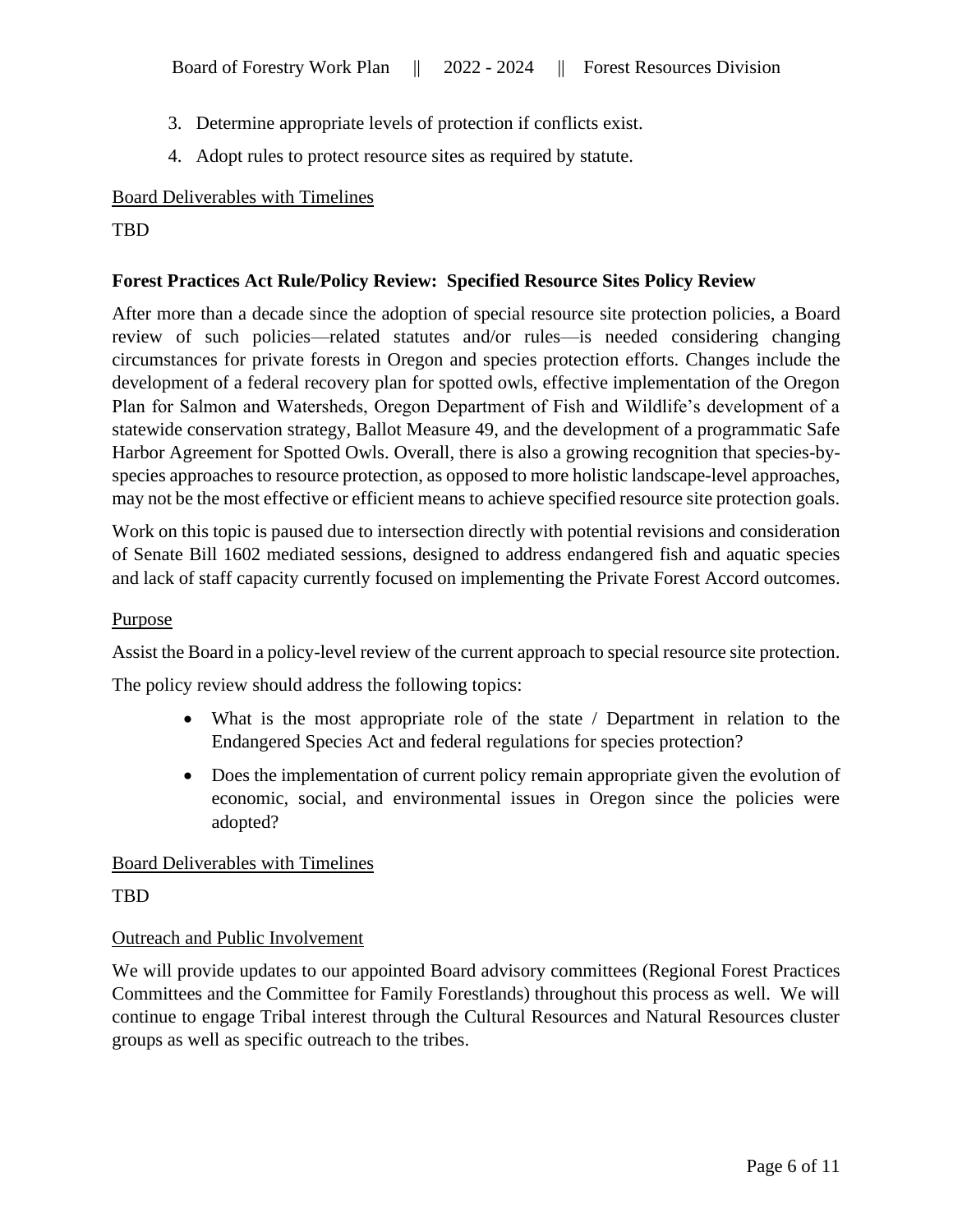# **Implement Legislative Direction, Private Forest Accord**

## **Overview**

In July 2020, the legislature passed, and the governor signed Senate Bill 1602 into law. The bill set the stage for the Private Forests Accord. The bill called for mediated discussions between representatives from the conservation and timber communities. The group needed to report to the legislature and recommend changes to Oregon's Forest Practices Act by the 2022 regular legislative session. The discussions concluded on October 30, 2021. The group recommended several changes to the Forest Practices Act. They drafted three bills for the legislature to consider. The department was not involved in drafting the bills.

In March 2022, the Legislature passed Senate Bills 1501 and 1502, and House Bill 4055. SB 1501, sets policy that requires rulemaking, contract work, and appropriates funds to implement the work. Senate Bill 1502 provides a tax credit for small forestland owners. House Bill 4055 establishes and funds a mitigation account, and sets the 2022-2023 harvest tax rate. SB 1501, SB 1502, and HB 4055 include by reference the **[Private Forest Accord Report](https://www.oregon.gov/odf/aboutodf/documents/2022-odf-private-forest-accord-report.pdf)**.

#### Purpose

Develop rules and submit HCP application to implement the Private Forest Accord.

#### Board Deliverables with Timelines

Senate Bill 1501 directs the Board to adopt a single rule package on or before November 30, 2022 consistent with the requirements of the Private Forest Accord Report. The board shall give notice of its intent to adopt the proposed rule package in the bulletin described in ORS 183.360 at least 30 days prior to the date proposed for adopting or amending the rules. After giving the notice, the board shall accept public comments for 30 days. The board shall hold one public hearing before or during which interested persons may submit written or oral testimony. The board must appoint members of the Adaptive Management Program Committee on or before November 30, 2022. The Board shall submit to the National Marine Fisheries Service and the United States Fish and Wildlife Service a proposed habitat conservation plan consistent with the Private Forest Accord Report on or before December 31, 2022. The board shall procure the services of a person to develop and draft the habitat conservation plan. The board shall ensure that representatives of the authors of the Private Forest Accord Report are regularly and closely consulted concerning the development and drafting of the habitat conservation plan and are consulted if any question arise concerning the intent of the Private Forest Accord Report. The Board shall appoint an Independent Research and Science Review team. The Board shall develop a process for a federally recognized Indian tribe in Oregon to elect to join as an applicant for a habitat conservation plan. The Board may amend rules that implement ORS 527.610 to 527.770 to make minor changes as needed to conform with the Private Forest Accord Report. The Board shall initiate rulemaking concerning the post-disturbance harvest of trees that, but for the disturbance, would not be harvested under rules adopted, amended, or repealed as part of the rule package described in section 2 of this 2022 Act. The rulemaking must be completed on or before November 30, 2025. The Board shall initiate rulemaking concerning tethered logging three years after the effective date of the legislation. The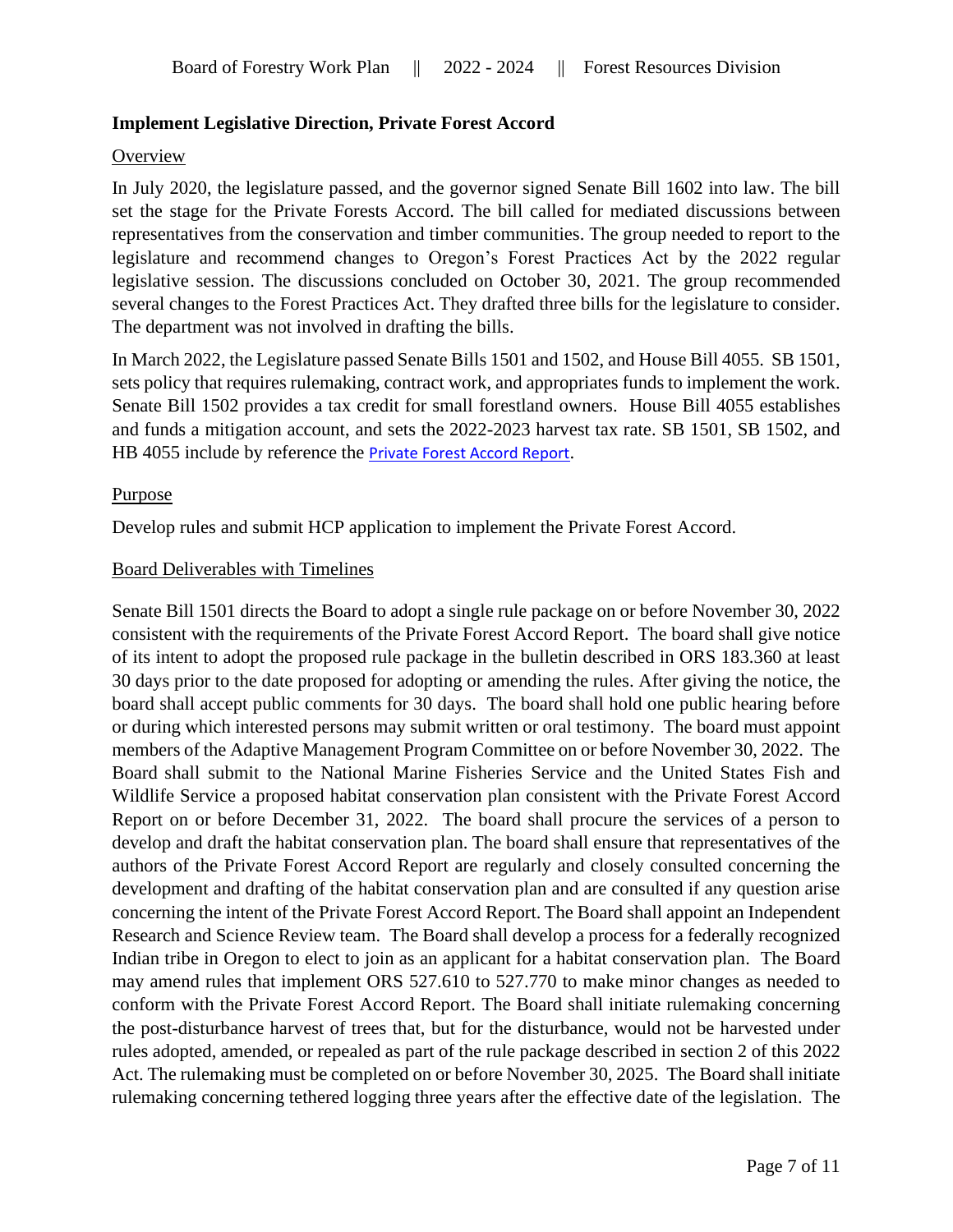board shall prioritize the rulemaking. The State Board of Forestry shall report annually to a committee or interim committee of the Legislative Assembly related to forestry, in the manner described in ORS 192.245, on progress in implementing the requirements of the Private Forest Accord Report. There are contingent operative dates established where regulations will roll back to current standards if milestones and dates are not met:

- An incidental take permit related to an approved habitat conservation plan consistent with the Private Forest Accord Report is issued on or before December 31, 2027
- The State Board of Forestry has not made a finding that the habitat conservation plan imposes more than a de minimis difference in economic or resource impacts, at the level of landscapes, relative to rules adopted or amended as part of the rule package
- The incidental take permit remains in effect

On or before February 1, 2028, the State Board of Forestry shall report to a committee or interim committee of the Legislative Assembly related to forestry, in the manner described in ORS 192.245, on:

(1) Whether the incidental take permit described in section 11 of this 2022 Act was issued on or before December 31, 2027.

(2) Whether the board has received a petition to make a finding the habitat conservation plan imposes more than a de minimis difference

Senate Bill 1502 directs the State Forestry Department, after consultation with the Department of Revenue, to adopt rules for the implementation of the Owner tax credit. This will be part of the rule package for adoption on or before November 30, 2022.

## Outreach and Public Involvement

The division will provide updates to its Board advisory committees (Regional Forest Practices Committees and the Committee for Family Forestlands) throughout this process. The division will continue to engage tribal interest through the Cultural Resources and Natural Resources cluster groups and direct outreach to tribes.

# **Fire Recovery, Post Fire Restoration, and House Bill 5006 grants to increase nursery capacity and supply**

## **Overview**

As noted in the Climate Change and Carbon plan, climate change is threatening Oregon's forest and forest products industry through increased severity and incidence of wildfire, drought, and greater susceptibility to insects and diseases. Fires in 2020 impacted over one million acres in Oregon and another 841,000 acres in 2021. Within the fire perimeters, approximately 343,000 acres in 2020 and 226,242 acres in 2021 of private (industrial and non-industrial) forest land has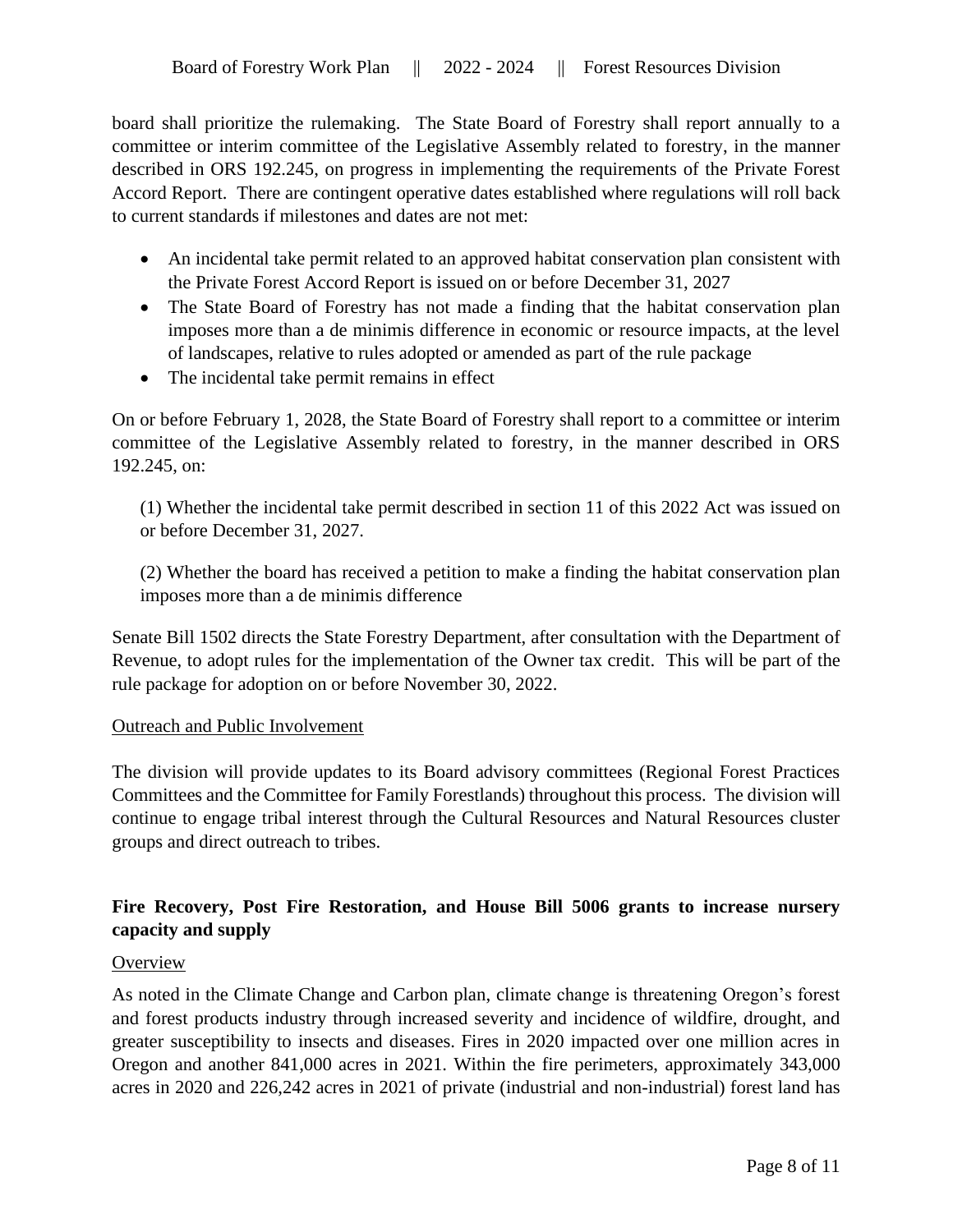been impacted to varying extents. The 2020 and 2021 fires have exacerbated issues in Oregon involving access to adequate tree seedlings, as well as nursery and contractor capacity. House Bill 5006 Section 183 appropriated \$5 million to the department for distribution as grants to expand tree seedling nursery capacity and supply to aid in reforestation after these fires. Division staff is working with collaborative groups and state partners to implement the legislation.

# Purpose

Keep the Board informed of the implementation of legislation to support post-fire recovery efforts.

## Board Deliverables with Timelines

Staff will provide updates on post-fire restoration and the implementation of this legislation in January 2022 and January 2023.

## Outreach and Public Involvement

We will provide updates to our appointed Board advisory committees (Regional Forest Practices Committees and the Committee for Family Forestlands) throughout this process as well. We will continue to engage Tribal interest through the Cultural Resources and Natural Resources cluster groups as well as specific outreach to the tribes.

# **Climate Change and Forest Carbon: Climate Smart Forestry Award**

## **Overview**

The Board adopted the climate and carbon change plan at the November 2021 meeting. The Forest Resources Division will be developing a climate-smart forestry award.

## Purpose

To incentivize Climate Smart Forestry actions.

## Board Deliverables with Timelines

Staff will begin developing the program in 2022 and anticipate providing an update and opportunity for feedback from the Board in November 2022. Staff would begin advertising the program in January 2023 targeting January 2024 as the first recognition by the Board for Climate Smart Forestry.

## Outreach and Public Involvement

We will provide updates to our appointed Board advisory committees (Regional Forest Practices Committees and the Committee for Family Forestlands) throughout this process as well. We will continue to engage Tribal interest through the Cultural Resources and Natural Resources cluster groups as well as specific outreach to the tribes.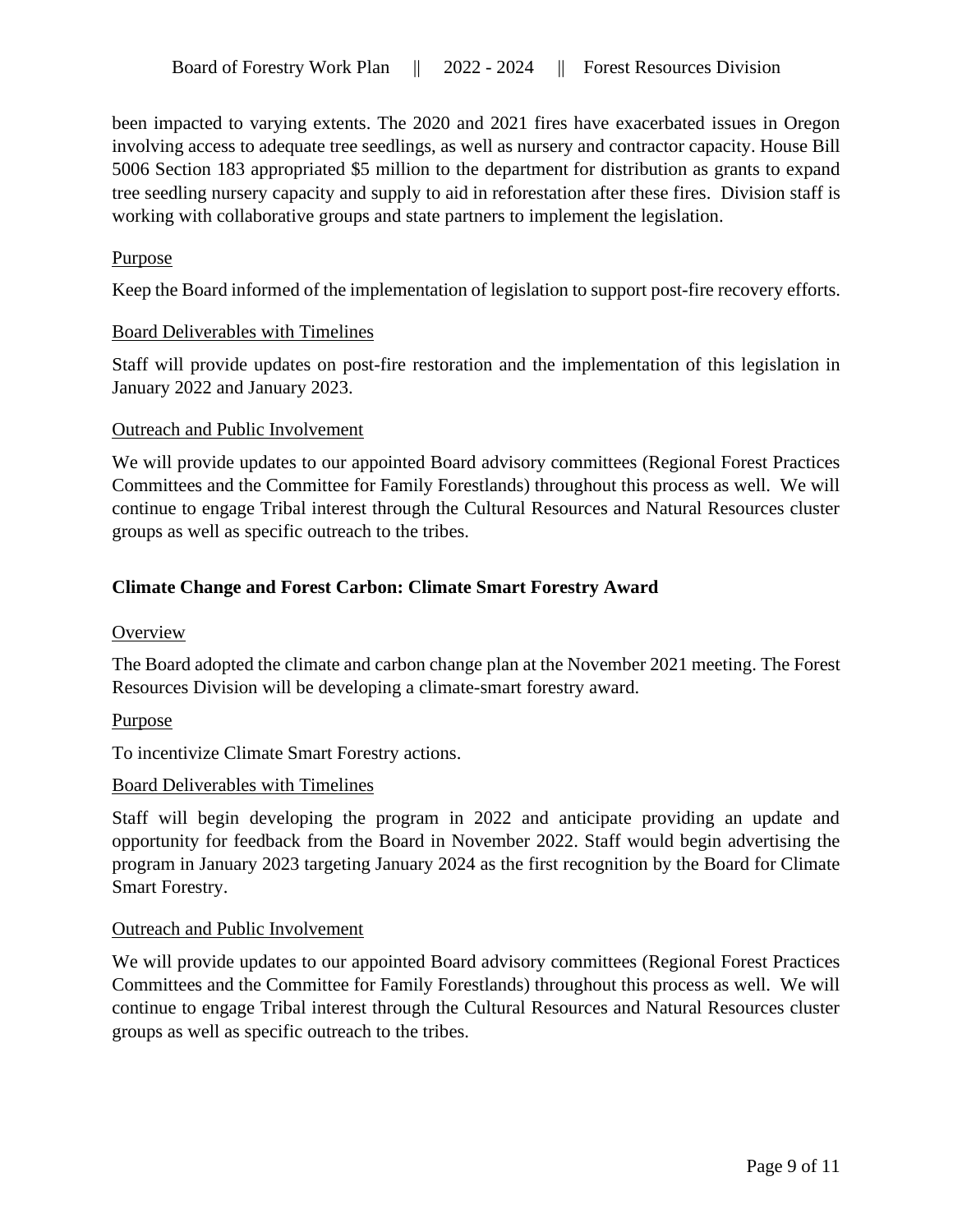| <b>Forest Resources Division Work Plan</b> |                                                             | 2022 |     |     |     |              |              |            | 2023 |              |              |     |     |              |            | 2024 |            |
|--------------------------------------------|-------------------------------------------------------------|------|-----|-----|-----|--------------|--------------|------------|------|--------------|--------------|-----|-----|--------------|------------|------|------------|
|                                            |                                                             | Jan  | Mar | Apr | Jun | Jul          | <b>Sep</b>   | <b>Nov</b> | Jan  | Mar          | Apr          | Jun | Jul | <b>Sep</b>   | <b>Nov</b> | Jan  | Mar        |
| <b>Issue: Water Quality Topics</b>         |                                                             |      |     |     |     |              |              |            |      |              |              |     |     |              |            |      |            |
| <b>Milestones</b>                          |                                                             |      |     |     |     |              |              |            |      |              |              |     |     |              |            |      |            |
| ❖                                          | Western Oregon Streamside                                   |      |     |     |     |              |              |            |      |              | $\mathbf{i}$ |     |     |              |            |      |            |
|                                            | <b>Protections Review</b>                                   |      |     |     |     |              |              |            |      |              |              |     |     |              |            |      |            |
| $\frac{1}{2}$                              | <b>ODF-DEQ Sufficiency</b>                                  |      |     |     |     | $\mathbf{i}$ |              |            |      |              |              |     |     |              |            |      |            |
|                                            | <b>Review Alignment</b>                                     |      |     |     |     |              |              |            |      |              |              |     |     |              |            |      |            |
|                                            | <b>Issue: Forest Practices Act (FPA) Rule Policy Review</b> |      |     |     |     |              |              |            |      |              |              |     |     |              |            |      |            |
| <b>Milestones</b>                          |                                                             |      |     |     |     |              |              |            |      |              |              |     |     |              |            |      |            |
| $\ddot{\bullet}$                           | <b>Specified Resource Sites Rule</b>                        |      |     |     |     |              |              |            |      |              |              |     |     |              | i          |      |            |
|                                            | Analysis: Marbled Murrelet                                  |      |     |     |     |              |              |            |      |              |              |     |     |              |            |      |            |
| $\ddot{\cdot}$                             | <b>Specified Resource Sites Rule</b>                        |      |     |     |     |              |              |            |      |              |              |     |     |              |            |      |            |
|                                            | Analysis: Coho Salmon***                                    |      |     |     |     |              |              |            |      |              |              |     |     |              |            |      |            |
| ❖                                          | <b>Specified Resource Sites</b>                             |      |     |     |     |              |              |            |      |              |              |     |     |              |            |      |            |
|                                            | Policy Review***                                            |      |     |     |     |              |              |            |      |              |              |     |     |              |            |      |            |
|                                            | <b>Issue: Implement Legislative Direction</b>               |      |     |     |     |              |              |            |      |              |              |     |     |              |            |      |            |
| <b>Milestones</b>                          |                                                             |      |     |     |     |              |              |            |      |              |              |     |     |              |            |      |            |
| ❖                                          | Private Forests Accord Rule                                 |      |     |     |     |              | d            | D          |      |              |              |     |     |              |            |      |            |
|                                            | Package adoption by Nov 30,                                 |      |     |     |     |              |              |            |      |              |              |     |     |              |            |      |            |
|                                            | 2022                                                        |      |     |     |     |              |              |            |      |              |              |     |     |              |            |      |            |
| $\bullet$                                  | <b>Establish Process for Indian</b>                         |      |     |     |     |              | $\mathbf i$  | D          |      |              |              |     |     |              |            |      |            |
|                                            | Tribes to join HCP application                              |      |     |     |     |              |              |            |      |              |              |     |     |              |            |      |            |
| ❖                                          | Submit PFA HCP application                                  |      |     |     |     |              | $\mathbf{i}$ | D          |      |              |              |     |     |              |            |      |            |
|                                            | by Dec 31, 2022                                             |      |     |     |     |              |              |            |      |              |              |     |     |              |            |      |            |
| ❖                                          | <b>Adaptive Management</b>                                  |      |     |     |     |              |              | D          |      |              |              |     |     |              |            |      |            |
|                                            | Program Committee Member                                    |      |     |     |     |              |              |            |      |              |              |     |     |              |            |      |            |
|                                            | Appointments                                                |      |     |     |     |              |              |            |      |              |              |     |     |              |            |      |            |
| ❖                                          | Independent Science and                                     |      |     |     |     |              |              |            |      | D            |              |     |     |              |            |      |            |
|                                            | Research Team member                                        |      |     |     |     |              |              |            |      |              |              |     |     |              |            |      |            |
|                                            | appointments                                                |      |     |     |     |              |              |            |      |              |              |     |     |              |            |      |            |
| ❖                                          | Amend other rules to conform                                |      |     |     |     |              |              |            |      | $\mathbf{i}$ |              | D   |     |              |            |      |            |
|                                            | to report by July 1, 2023                                   |      |     |     |     |              |              |            |      |              |              |     |     |              |            |      |            |
| ❖                                          | Annual Report on Private                                    |      |     |     |     |              |              |            | d    |              |              |     |     |              |            |      |            |
|                                            | Forest Accord Implementation                                |      |     |     |     |              |              |            |      |              |              |     |     |              |            |      |            |
| ❖                                          | <b>Tethered Logging Rule</b>                                |      |     |     |     |              |              |            |      |              |              |     |     |              |            |      | <b>TBD</b> |
|                                            | Analysis Started within 3                                   |      |     |     |     |              |              |            |      |              |              |     |     |              |            |      |            |
|                                            | years                                                       |      |     |     |     |              |              |            |      |              |              |     |     |              |            |      |            |
| ❖                                          | Post Disturbance Rule                                       |      |     |     |     |              |              |            |      |              |              |     |     | $\mathbf{i}$ |            |      |            |
|                                            | Analysis completed by 2025                                  |      |     |     |     |              |              |            |      |              |              |     |     |              |            |      |            |